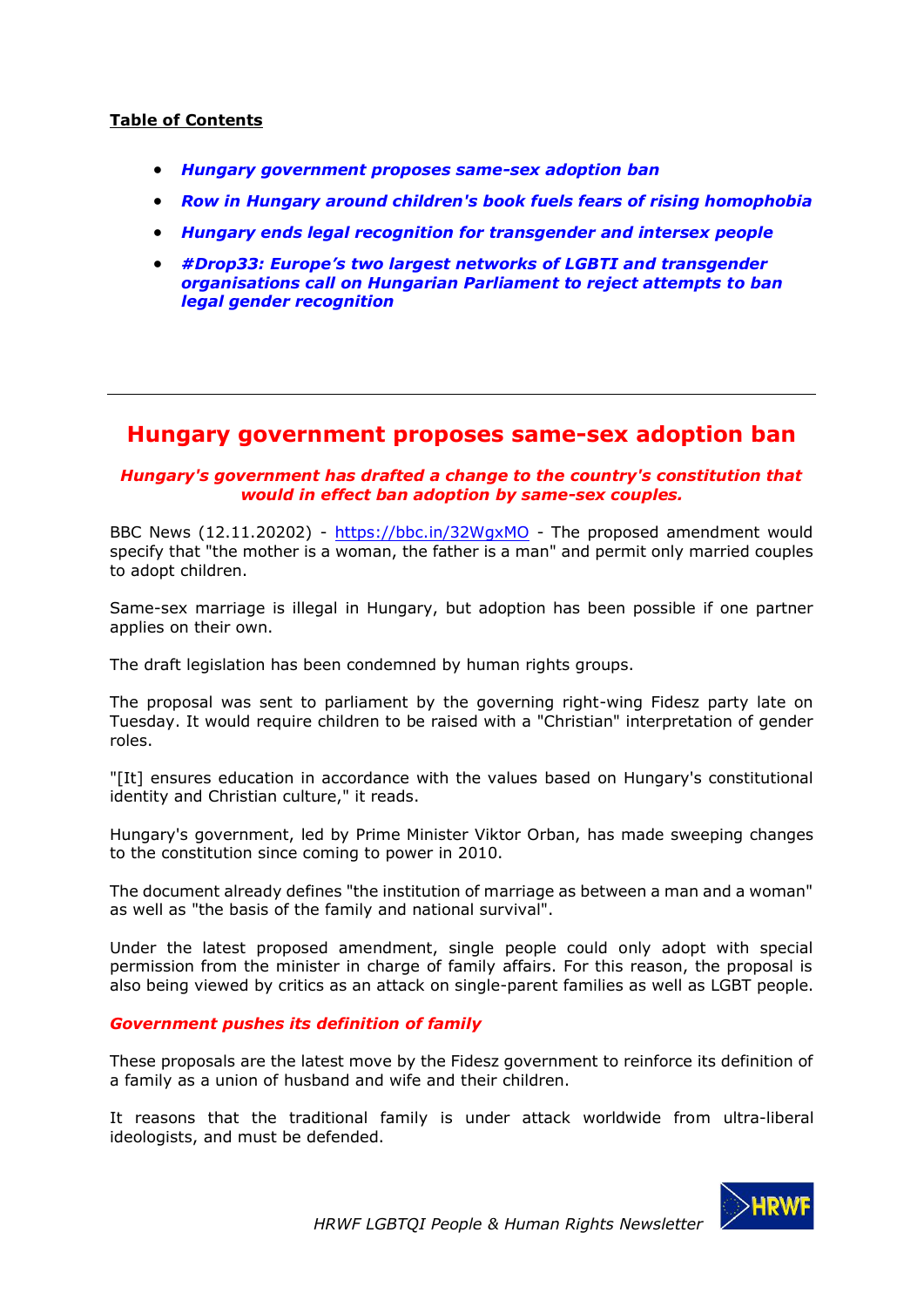The amendments are likely to be voted into force by the two-thirds Fidesz majority in early December. Meanwhile, the Equal Treatment Authority, which has criticised and even fined government ministers in the past, will be abolished.

The immediate effect of this change in the constitution will be to make it almost impossible for any individuals, including a small number living in a same-sex relationship, to adopt children.

At least 500,000 children in Hungary live in single-parent families, and opposition parties have accused the government of discriminating against them in the family allowance and tax system.

LGBTQ groups said it was deliberately drafted at a time when mass protests were not possible due to the coronavirus pandemic.

"The timing is no coincidence," a statement from the Háttér Society rights group said.

It added: "The proposals that severely limit legal rights and go against basic international and European human rights ... were submitted at a time when... protests are not allowed."

In May, Hungary's parliament approved a law that banned transgender people from changing the sex they were assigned at birth on official documents.

At the time, rights groups said it would worsen discrimination against LGBTQ citizens.

"People are in panic, people want to escape from Hungary to somewhere else where they can get their gender recognised," said Tina Korlos Orban, vice president of the advocacy group Transvanilla Transgender Association.

# <span id="page-1-0"></span>**Row in Hungary around children's book fuels fears of rising homophobia**

### *The children's book 'Wonderland is For Everyone' includes LGBT+ heroes and was labelled 'homosexual propaganda' by Hungary's government.*

By Krisztina Than and Krisztina Fenyo

Reuters (19.10.2020) - <https://bit.ly/2HLV0yo> - Boldizsar Nagy hoped that the tales in the children's book "Wonderland Is For Everyone" would help youngsters to learn to accept minorities and fight social ostracism.

Instead, it has caused a stir in Hungarian politics, with the far-right and the ruling nationalist government labelling it "homosexual propaganda" that should be banned from schools.

More than 1,200 psychologists have since signed a petition in defence of the book, which was edited by Nagy. The tales include stories about Tivadar, a bunny born with three ears, an adopted boy, and Batbajan, a Roma boy, who is hated by his step-mother for his skin colour but finds love when he meets Zeke, a fair-haired boy.

Only a few of the 17 stories that teach acceptance towards people who are in some way "different", are about LGBT+ heroes.

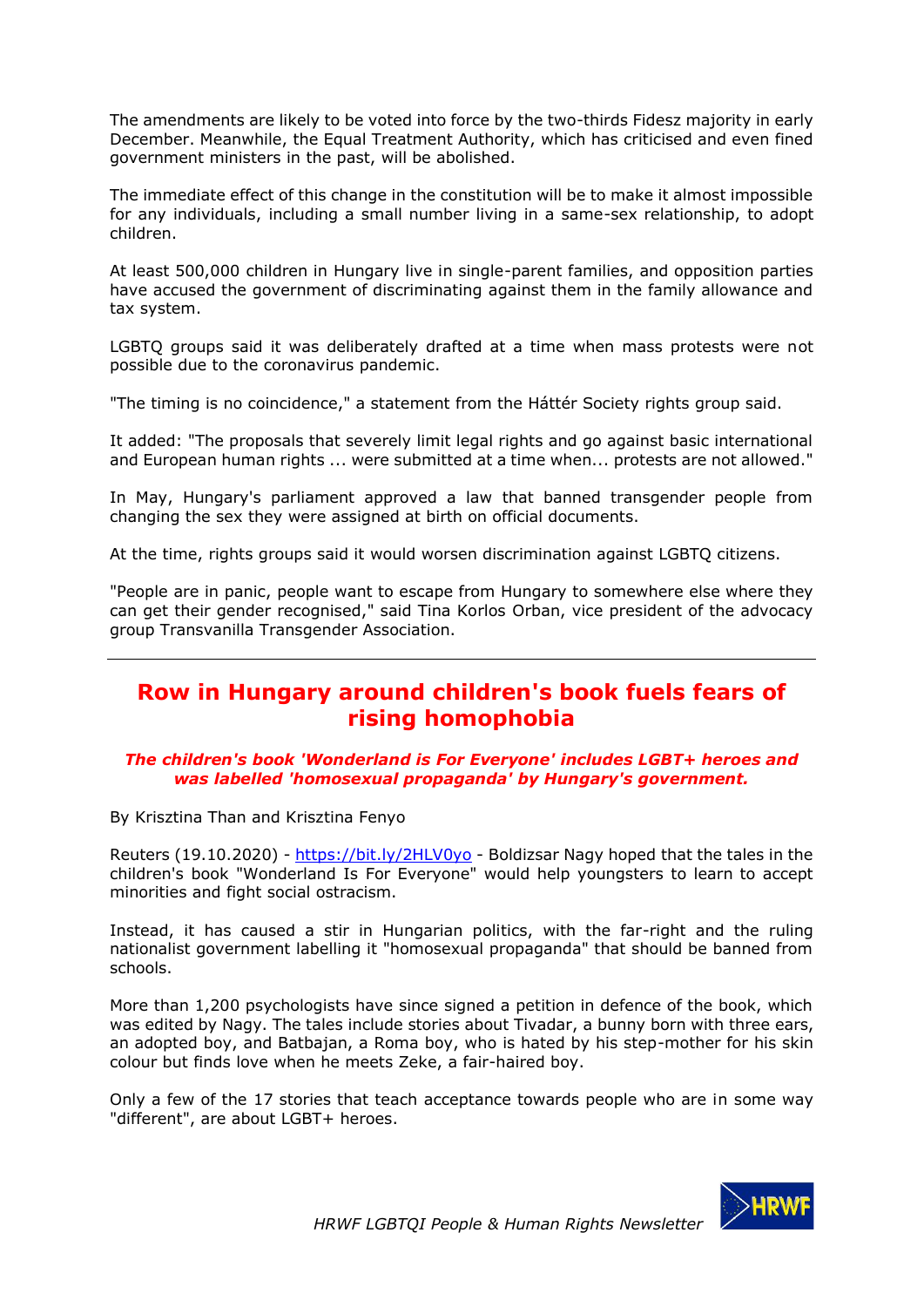Nagy, 37, who is gay and has Roma roots, says the backlash signals a rise in official intolerance of LGBT+ people and fits into the government's political agenda.

"It is unbecoming that a children's book is used for inciting hatred...or political gains," he said. "Looking at what happened in Poland or Russia, it does not bode well for the future. We are concerned."

Russia in 2013 passed a law banning the distribution of "propaganda of non-traditional sexual relationships" to minors.

Prime Minister Viktor Orban's government, which faces elections in early 2022 and promotes a strongly Christian-conservative agenda, has so far refrained from strong attacks on the LGBT+ community, unlike Poland, where homophobia has been part of the ruling PiS party's ideology.

This appears to be changing now.

Orban, who faces the biggest challenge of his decade-long rule due to the coronavirus pandemic and a deep recession, told state radio that Hungary was a tolerant country when it comes to homosexuality, but "there is a red line that should not be crossed ... leave our children alone."

In a speech over the weekend, he returned to the issue.

"There is a growing debate around us, a struggle almost at daggers drawn, about the future of our children. What influences should they be under?...How should they relate to their families, to Hungarian identity, and even to the sex they have been born into?"

A government spokesman declined to say if the government was planning any legal changes. In a reply to Reuters questions he said: "We have said all we wanted with relation to this issue."

#### *Living with stigma*

The book sold out fast after a lawmaker from the far-right Our Homeland party tore a copy apart and shredded it at a news conference. On Friday, a new edition came out in print.

Several actors have volunteered to take part in a podcast, and the support they received was encouraging, Nagy said. But a widening divide in society around the issue could make lives of LGBT+ people harder, he said.

"It takes years for everyone to accept their indentity which is a stigma in Hungary...especially if you grow up in the countryside or in a religious family," he said.

"This book was a little bit also self-therapy for me."

Nagy came out when he was 30 and he was able to openly talk about being gay at work. Living in a stable relationship for six years, he and his partner want to adopt a child.

This is only possible in Hungary for gay couples if one of them applies as a single person as Hungary does not allow gay marriage.

Having been on the waiting list for two years, they had high hopes. These were dampened on Oct. 5 when the government tweaked legislation, saying that for each child, a married couple should first be searched nationwide. The civil law already says married couples should enjoy priority in adoption.

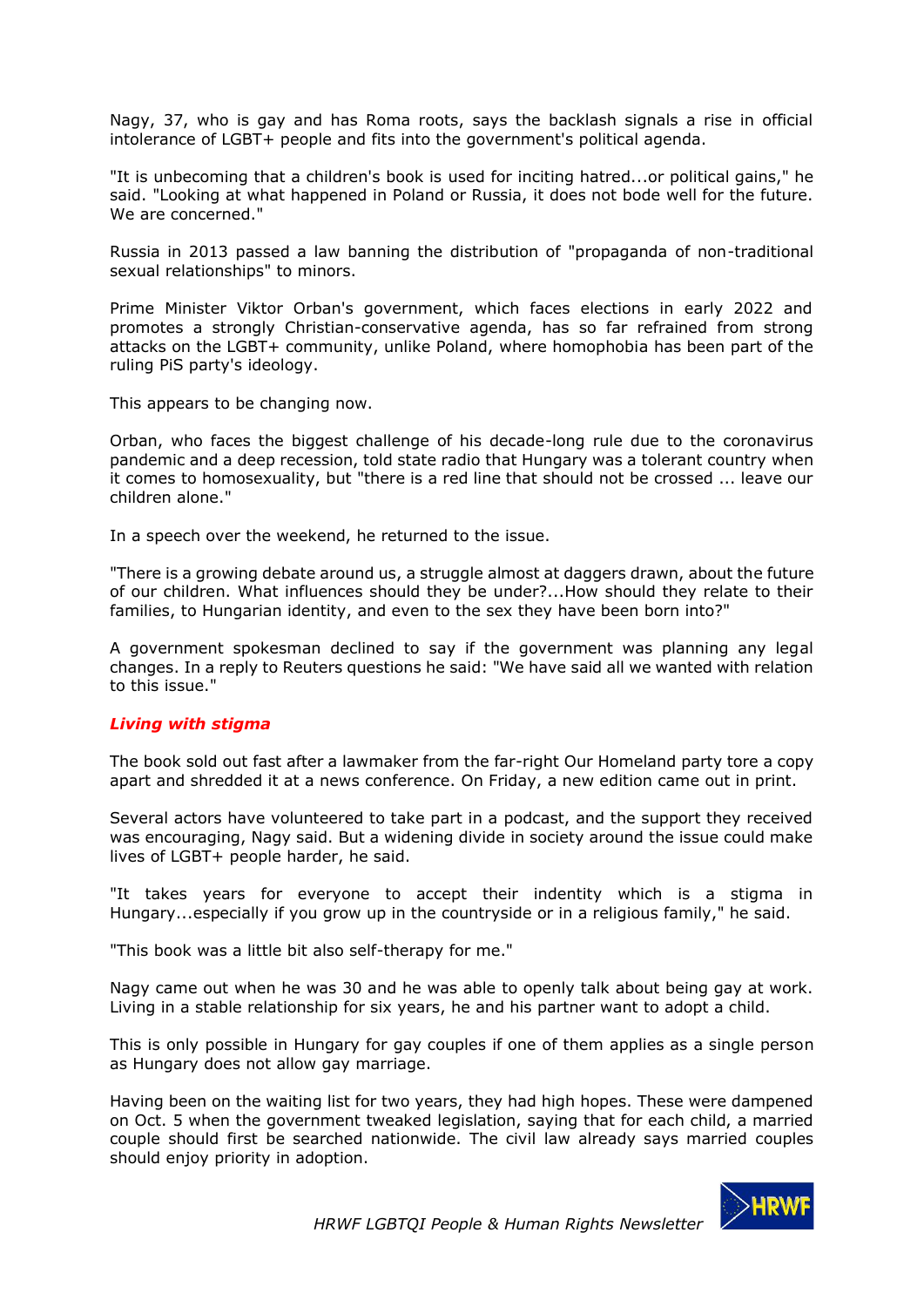"We thought we would have a child by Christmas...theoretically single people and gay people can still adopt a child, but this will be a much longer process," Nagy said.

# <span id="page-3-0"></span>**Hungary ends legal recognition for transgender and intersex people**

#### *President Ader should not sign problematic new law.*

By Kyle Knight & Lydia Gall

HRW (21.05.2020) - <https://bit.ly/2Xsmuxl> - Hungary's parliament this week passed a law making it impossible for transgender or intersex people to legally change their gender – putting them at risk of harassment, discrimination, and even violence in daily situations when they need to use identity documents. The law is a major backwards step on transgender and intersex rights, and yet another violation of Hungary's international rights obligations. It comes at a time when the government has used the Covid-19 pandemic as a pretext to grab unlimited power and is using parliament to rubber-stamp problematic non-public health related bills, like this one.

"Danny," a 33-year-old transgender man living in Budapest, described his daily humiliation to Human Rights Watch. "I'm always stressed and uncomfortable … where I have to show my identity documents, for instance when I go to the post office or want to cross a border. I get funny looks, questions, and am forced to explain a very personal story to random strangers and that's humiliating," Danny said. "It really destroys my day."

The legislation redefines the word "nem," which in Hungarian can mean both "sex" and "gender," to specifically refer to a person's sex at birth as "biological sex based on primary sex characteristics and chromosomes." According to Hungarian law, birth sex, once recorded, cannot be amended. This means that anyone who doesn't identify with the sex they were assigned at birth – such as transgender people – will be denied the right to change their legal gender marker to correspond to their identity.

Intersex refers to the estimated 1.7 percent of people born with sex characteristics that differ from social expectations of female or male. Because their bodies are often misunderstood or miscategorized, intersex people may need access to legal gender recognition procedures later in life.

This new law compounds the marginalization trans people in Hungary already face. A recent survey showed that 95 percent of respondents in Hungary believe the government does not effectively combat anti-LGBT bias. It also violates Hungary's obligations under the European Convention on Human Rights.

Hungarian President Janos Ader has a duty to ensure that people's basic rights are not violated by unconstitutional laws. He should decline to sign this law and instead refer it to the Constitutional Court for review. And the European Union's Commissioner on Equality, Helena Dalli, should strongly denounce Hungary's attack against nondiscrimination, a core right enshrined in EU treaties.

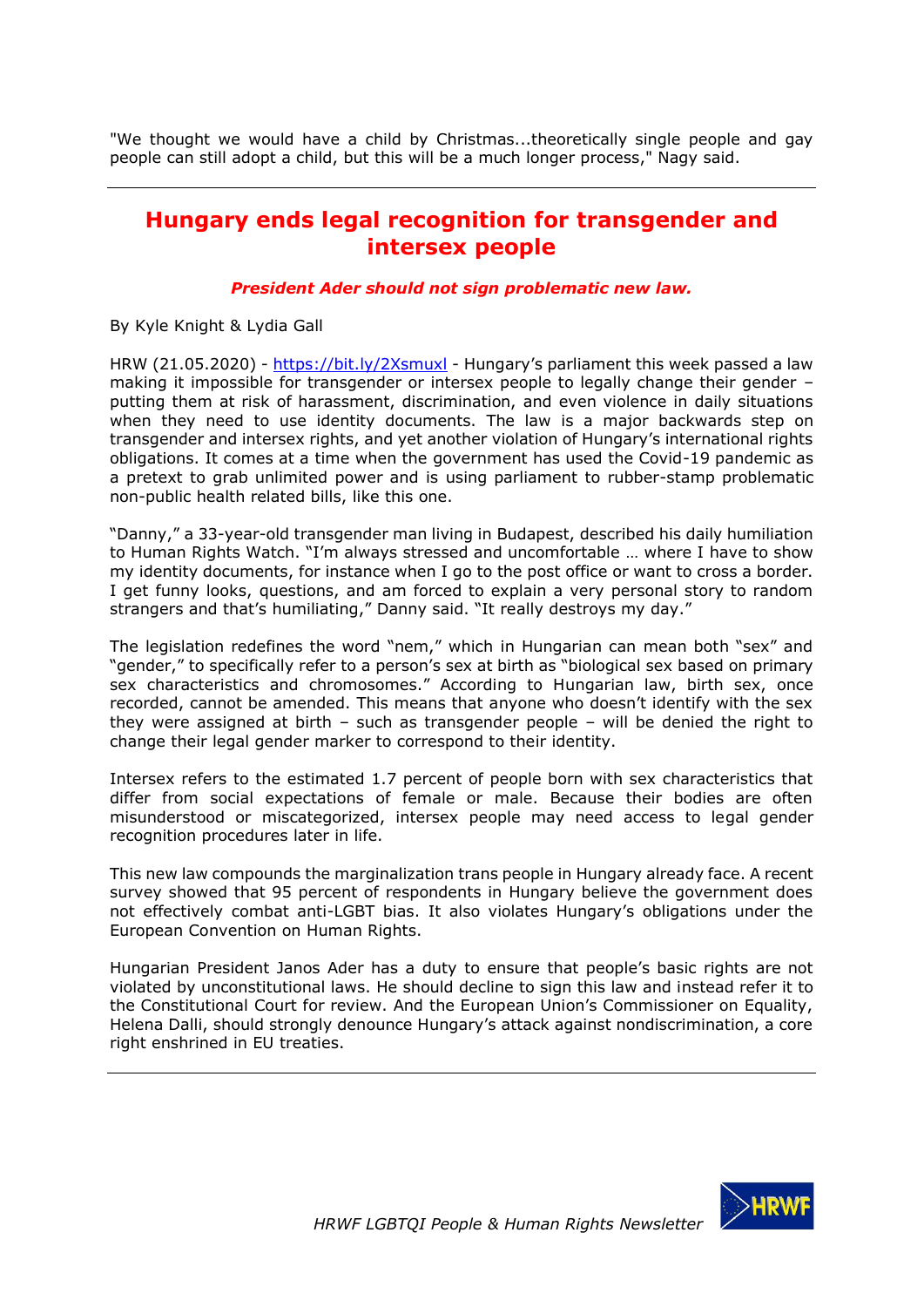# <span id="page-4-0"></span>**#Drop33: Europe's two largest networks of LGBTI and transgender organisations call on Hungarian Parliament to reject attempts to ban legal gender recognition**

#### *ILGA-Europe and Transgender Europe, the two largest networks of LGBTI and trans organisations in Europe and Central Asia, representing over 800 organisations and groups across the region collectively, are calling on the Hungarian Parliament and the Justice Committee of the Parliament to drop Article 33 of a legislative omnibus bill, which would deny access to legal gender recognition in the country.*

ILGA-Europe (06.04.2020) - <https://bit.ly/3be8VHK> - The Hungarian government Tuesday, 31 March, released a draft omnibus bill simultaneously amending many laws and provisions. One of the laws proposed for amendment relates to legal gender recognition for trans people – proposing to replace "sex" with "sex assigned at birth" in the national registry and on identity documents, as cited in Article 33 of the omnibus bill.

The cited reasoning for this amendment is:

"The sex entered into the civil registry is based on facts determined by doctors, declared by the registry. The registry certifies the facts and rights it includes until proven otherwise, therefore it does not create rights. However, the sex declared by the registry could create rights or obligations, and therefore it is necessary to define the term of birth sex. Given that completely changing one's biological sex is impossible, it is necessary to lay it down in law that it cannot be changed in the civil registry either."

Functionally, this amendment would mean that legal gender recognition would become impossible under any circumstances in Hungary, because all current mentions of "sex" in identity documents would be changed to the immutable characteristic of "sex assigned at birth". Currently identity documents can be changed in Hungary by law, although processes have been suspended for nearly two years.

The amendment comes at a time when the Hungarian Parliament has given Prime Minister Viktor Orbán power to rule by decree indefinitely because of the COVID-19 crisis, which means he no longer needs to consult other lawmakers before making policy decisions. Orbán's attacks against the LGBTI community go back to 2015, when he blocked a draft agreement at the Council of the European Union which called on the European Commission to tackle homophobic and transphobic discrimination. He has also refused to ratify the Istanbul Convention because of its definition of gender as a social construct, and in 2017 he hosted the International Organisation of the Family (IOF), a US group which campaigns against same-sex marriage.

The Hungarian people overwhelmingly support access to legal gender recognition for trans people. According to a Median representative survey in September 2019, 70% of respondents believe that trans people should have access to legal gender recognition and only 17% believed that trans people should under no circumstances change their gender or name in their papers.

According to Advocacy Director of ILGA-Europe, Katrin Hugendubel: "Case law from the European Court of human rights clearly establishes the right to legal gender recognition for transgender people. International human rights actors must act firmly and swiftly to stop this extreme rollback in a settled area of human rights law."

Trans-led Hungarian civil society organisation Transvanilla Transgender Association President Barnabás Hidasi affirms that "legal gender recognition ensures a person's right